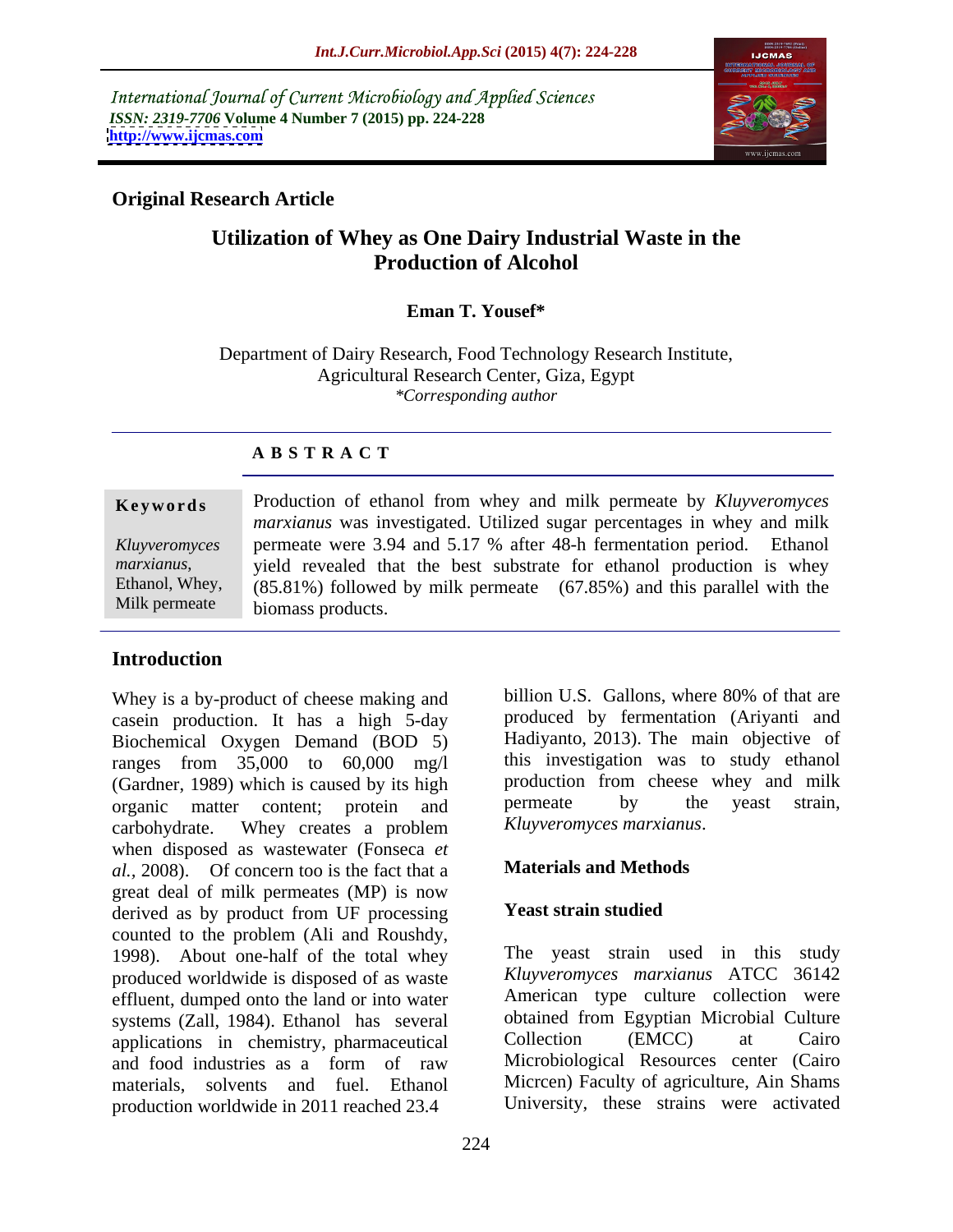Karish cheese whey 0.5 % salt was obtained from Dairy of milk Food Technology Institute, Agriculture Research Center, Ministry of Agriculture. Substrate media

Both cheese whey and milk permeate were analyzed to Xinmin *et al.* (2008). Also, analyzed for pH value, acidity, total nitrogen The substrates were subjected to heat (T.N.) and water soluble nitrogen  $(W.S.N)$  treatment at 110°C for 10 min, cooled to according to Ling (1963). Total solids  $(T.S.)$  32°C. and ash were analyzed according to A.O.A.C. (2000). Total sugar was 3 days (Abd-allah 2014) determined according to Miller, (1972). Ethanol was carried out by high **Results and Discussion** Performance liquid chromatography (HPLC), using an ion exclusion column Aminex HPX-87 (Bio-Rad), Kept at 60 °C. The eluant for separation was 5 mM  $H_2SO_4$ , Table 1 presents the properties of whey and applied at an elution rate of 0.7 ml/min<sup>-1</sup>. milk permeate substrates. pH and acidity applied at an elution rate of 0.7 ml/min<sup>-1</sup>. In milk permeate substrates. pH and acidity<br>The column was coupled to the refractive  $(%)$  of whey valued 3.7 and 0.93 %, whereas index detector HP 1047 A. the corresponding values for milk permeate

The cells from a known volume of cheese whey and milk permeate fermentation media were separated by centrifugation at 5000 rpm for 20 minutes carefully, the clear broth value and acidity (%) on the whey and milk was discarded and the cell paste was scraped permeate during fermentation period. On from the centrifuge tube into a Whatman whey samples, pH value declined from 3.76 paper (weighing pan). The centrifuge tube to 3.68; while in milk permeate decreased

individually on slant agar followed activation The rinse water was poured into the on broth potato dextrose agar according to weighing pan, as well. The cell paste was American Public Health Association APHA dried in an oven test at 50 °C for 2hr. The (1994). weigh of the pan plus the cell paste was **Cheese whey** further decrease in the dry weight. The measured periodically until there is no difference in the weight was calculated and its dry weight was expressed in percent.

### **Preparation of whey and milk permeat substrate media**

**Milk permeate** was obtained from Animal Whey and milk permeate contained lactose Production Institute, Agriculture Research at 1.26 and 3.23 %, respectively (Table 1). Center, Ministry of Agriculture. Both substrates are supplemented with **Chemical analysis** (Dosuky, 2009). Also, ammonium sulfate glucose to reach sugar content of 15 % and yeast extract (0.45 %, 0.1 %) were added (Dessy and Hadiyanto, 2013).

> inoculated with *Kluyveromyces marxianus* at 5 % and incubated at 32 °C for 3 days (Abd-allah, 2014).

# **Results and Discussion**

# **Composition**

<sup>-1</sup>. milk permeate substrates. pH and acidity **Microbiological method** protein (T.P., %) of whey were 4.7 and 1.9 **Biomass determination** Also, soluble protein and lactose in milk Table 1 presents the properties of whey and (%) of whey valued 3.7 and 0.93 %, whereas were 6.5 and 0.09 %. Ash content and total times of these values for milk permeate. permeate counted 15 and 2.5 times of those values of whey.

was rinsed with a few ml of distilled water. from 6.03 to 4.60 at the end of fermentationTable 2 and figure 1 show the changes in pH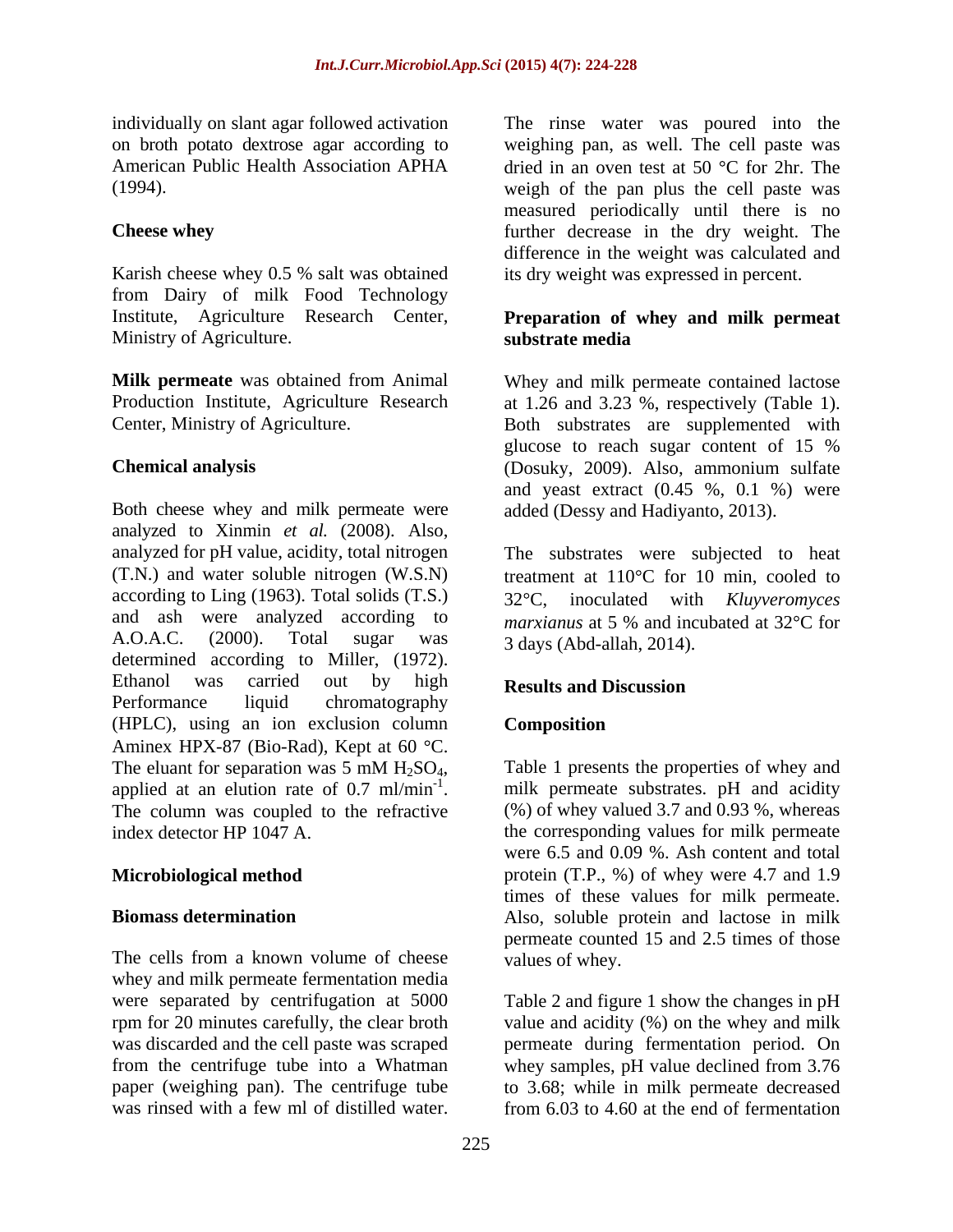period. On the other hand, the acidity substrate for the production of yeast percent in whey increased from 0.90 to 1.25 % and in milk permeate from 0.090 to 0.44% at the end of the fermentation. These results also explain that the acidifying **Sugar utilization** capacity of whey could provide suitable environmental medium for growth of Table 3 presents the utilization of sugar by acidophilic yeast. These results are in Kluyveromyces marxianus during the accordance with those obtained by Gupte fermentation period. On whey substrate, and Nair (2010). sugar content decline from 12.59 to 8.65 %

whey was 6.85 g/l and increased gradually fermentation time up to the previous hours. The results indicate whey superiority as

biomass. These results are in agreement with those obtained by Grba et al. (2002).

### **Sugar utilization**

**Biomass production** utilized sugar represented 3.94 %. In the The initial biomass production (Table 3) on valued 5.17 %. The differences in sugar up to 48 h, while it was 5.85 g/l in the milk whey and milk permeate could reflect the permeate and decreased with the progress of compositional variation and properties of the *Kluyveromyces marxianus* during sugar content decline from 12.59 to 8.65 % after 72- h fermentation period and the case of milk permeate; the utilized sugar utilization of *Kluyveromyces marxianus* in substrates (Table 1).

| Properties           | Whey          | Milk permeate                     |
|----------------------|---------------|-----------------------------------|
| pН                   | $\sim$ $\sim$ | ◡•◡                               |
| Acidity (%)          | 0.93          | 0.09                              |
| $\vert$ T.S. $(\% )$ | 6.82          | 5.97                              |
| Ash $(%)$            | 1.632         | 0.343                             |
| $T.P.$ (%)           | - 11<br>◡ ◦   | 2.67                              |
| S.P. (%)             | 0.016         | 0.25                              |
| Lactose $(\%)$       | 1.26          | $\Omega$<br>$\rightarrow$<br>J.4J |

**Table.1** Whey and milk permeate properties

**Table.2** Changes in PH values and acidity (%) of whey and milk permeate during fermentation period and the state of the state of the state of the state of the state of the state of the state of the state of the state of the state of the state of the state of the state of the state of the state

| Substrate     | <b>Fermentation time (h)</b> | pH Value | Acidity $(\% )$ |
|---------------|------------------------------|----------|-----------------|
| Whey          |                              | 3.76     | 0.90            |
|               |                              | 3.68     | 1.02            |
|               | 40                           | 3.65     | 1.25            |
|               |                              | 3.68     | 1.25            |
| Milk permeate |                              | 6.03     | 0.09            |
|               |                              | 5.03     | 0.42            |
|               | 40                           | 4.79     | 0.44            |
|               |                              | 4.60     | 0.44            |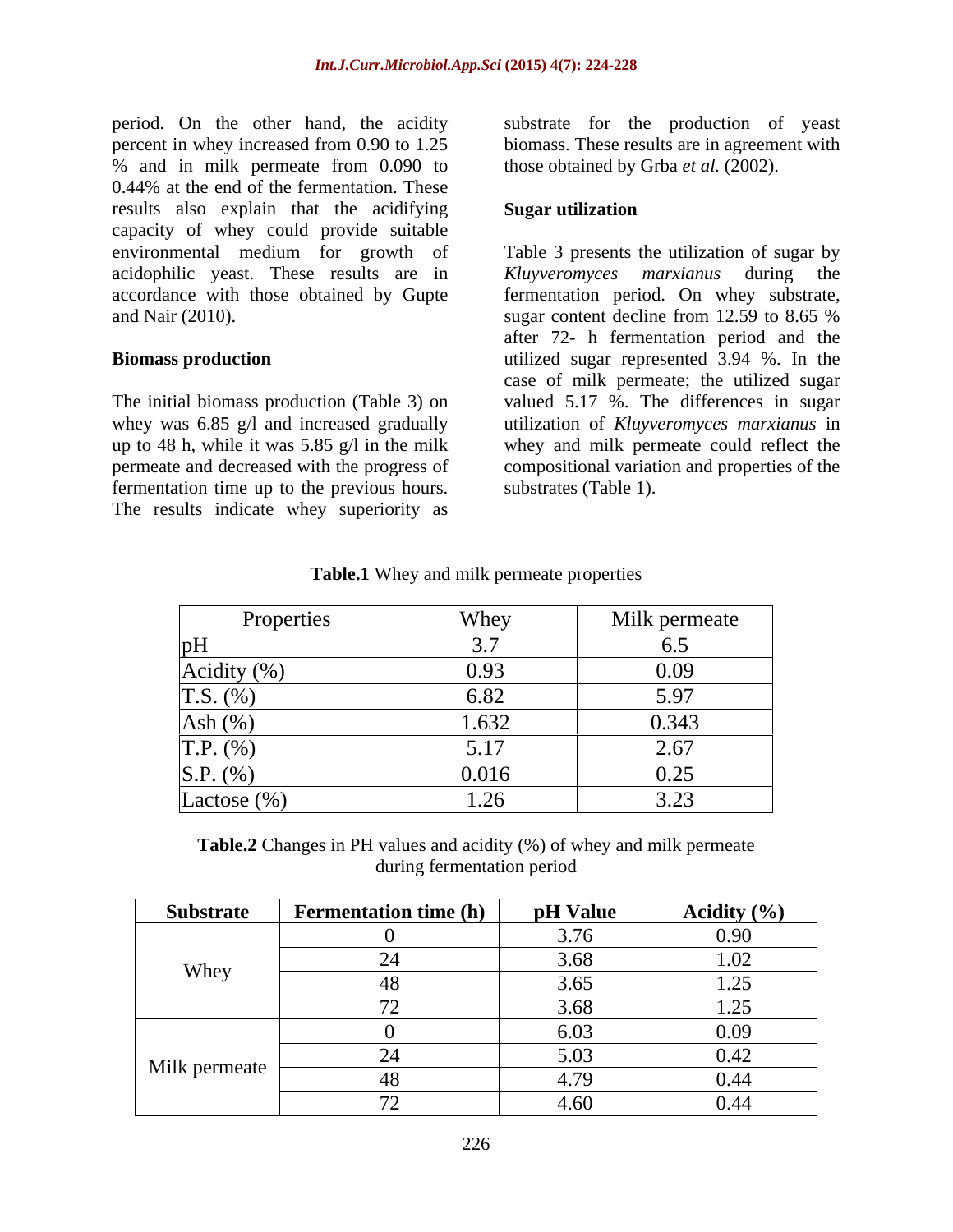| Substrate              | <b>Fermentation Biomass</b><br>time(h) | g/l          | Sugar<br>content<br>(0/0) | <b>Utilized</b><br>$\vert$ sugar (g/100 $\vert$<br>ml) | an   Ethanol kinetics   Growth  <br>production |                      | rate |
|------------------------|----------------------------------------|--------------|---------------------------|--------------------------------------------------------|------------------------------------------------|----------------------|------|
|                        |                                        |              |                           |                                                        |                                                | ml/100 Yield $(\% )$ |      |
| Whey                   |                                        | 6.85         | 12.59                     |                                                        | 0.05                                           |                      |      |
|                        | -44                                    | 7.25<br>1.2J | 11.52                     | 1.07                                                   | 1.32                                           | 12.35                | 0.06 |
|                        | 40.                                    | 7.60         | 9.76                      | 2.83                                                   | 2.33                                           | 82.40                | 0.08 |
|                        | 70<br>$\sqrt{2}$                       | 6.35         | 8.65                      | 3.94                                                   | 3.38                                           | 85.81                | 0.07 |
| Milk permeate $\vdash$ |                                        | 5.85         | 12.77                     |                                                        | 0.04                                           |                      |      |
|                        | $\mathcal{L}^{\mathcal{L}}$            | 3.15         | 10.44                     | 3.33                                                   | 0.90                                           | 38.71                | 0.09 |
|                        | 1 O<br>48                              | 2.00         | 9.23                      | 3.54                                                   | 1.72                                           | 48.61                | 0.05 |
|                        | 72<br>12                               | 2.80         | 7.60                      | 5.17                                                   | 3.51                                           | 67.83                | 0.05 |

**Table.3** Ethanol production by *Kluyveromyces marxianus* using whey and milk permeate

**Fig.1** Changes in pH values and acidity percent of whey and milk permeate during fermentation period



**Ethanol production** the utilized sugar (%) was 31.29 %, while on Ethanol production (Table 3) was 72- h fermentation period. Concerning the determined by comparing batch cultures of Ethanol kinetics production, Ethanol yield *Kluyveromyces marxianus* grown on whey on whey and milk permeate was 85.81 and **Ethanol production** the utilized sugar (%) was 31.29 %, while on<br>
Ethanol production (Table 3) was 72- h fermentation period. Concerning the<br>
determined by comparing batch cultures of Ethanol kinetics production, Ethanol milk permeate utilized sugar was 40.48 after